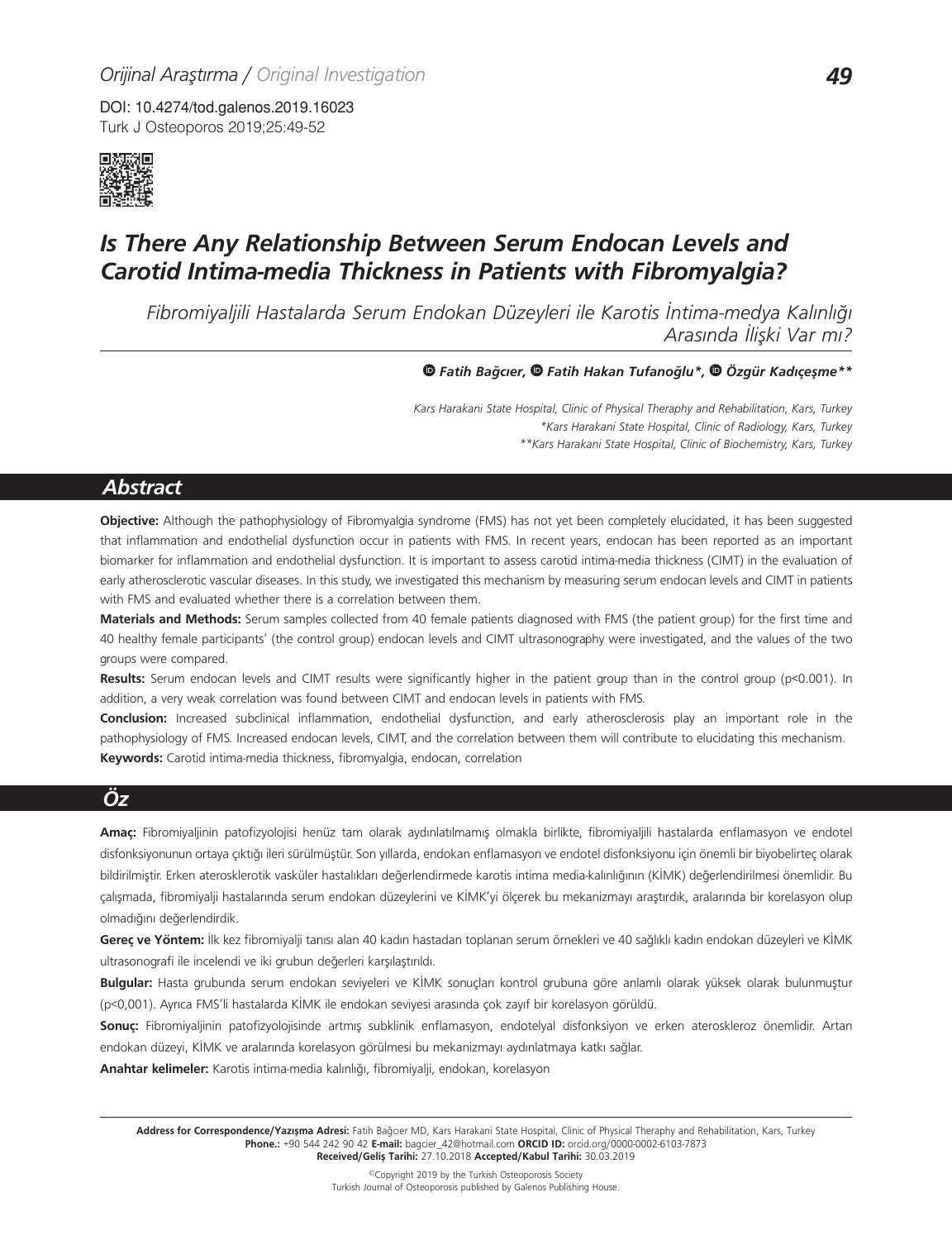## **Introduction**

Fibromyalgia syndrome (FMS) is a chronic Pain syndrome characterized by widespread pain, sensitivity, sleep disturbance, fatigue, cognitive dysfunction, and emotional stress (1). Although the pathophysiology of FMS has not yet been completely elucidated, it has been suggested that inflammation and endothelial dysfunction occur in patients with FMS (2,3). Studies have shown that serum levels of proinflammatory cytokines (TNF-a, IL-6) and chemokines (Tarc, MIG) are higher in patients with FMS than in the healthy population (4-6). Furthermore, carotid intima-media thickness (CIMT) used to evaluate early atherosclerotic vascular diseases has been shown to be increased in FMS patients (2). Some studies have also shown that the level of endocan, which is a novel marker of inflammation and endothelial dysfunction, correlates with CIMT in various inflammatory diseases (7,8). The aim of this study was to evaluate serum endocan levels, which are important in the etiopathogenesis of FMS, and to evaluate the correlation between endocan levels and CIMT.

# **Materials and Methods**

The study included patients admitted to the Physical Medicine and Rehabilitation Polyclinic of Kars Harakani State Hospital, who were diagnosed with FMS based on the 2016 ACR criteria. Exclusion criteria included patients aged <18 years or >70 years, the presence of any acute or chronic inflammatory disease, history of anti-inflammatory drug use, history of chronic illness (such as heart failure, coronary artery disease, liver failure, renal failure, chronic obstructive pulmonary disease, and diabetes mellitus), pregnancy or suspicion of pregnancy, and history of malignancy. The control group was formed of patients with Myofascial Pain syndrome with a trigger point in the upper trapezius muscle and pain durations were recorded.

Written informed consent was obtained from all the study participants. The study were approved by the Kafkas University Faculty of Medicine of Local Ethics Committee (protokol no: 80576354-050-99/131).

The demographic characteristics of patients, including age, weight, height, and body mass index, were recorded. Bilateral CIMT measurements of CIMT were taken using ultrasonography by an experienced radiologist using a linear probe (Figure 1) (7–12 MHz, B-mode, Toshiba Aplio 500, Japan). Serum

endocan levels were measured using the commercial Human endothelial cell specific molecule 1 (ESM1) ELISA Kit (catalog no: E-EL-H1557).

#### **Statistical Analysis**

Conformity of the data to normal distribution was assessed using the Kolmogorov-Smirnov test. To determine any difference in CIMT and endocan values between the patient and control groups, the Student's t-test or the Mann Whitney U-test was applied. Correlations between endocan levels and CIMT values were assessed using the pearson or spearman correlation test. **Power Analysis:** When data were evaluated by assuming that type I error was 0.05 and the power of the study was  $80\%$ \*\*, the sample size was calculated as at least 28 patients necessary in each group.

#### **Results**

The demographic characteristics of the patient and control groups are shown in Table 1. Age, body mass index, and education level were not different between the groups. The sedimentation, C-reactive protein and lipid profile levels in the patients with FMS were found to be in the normal range and were significantly different from those of the control group.

The level of serum endocan was determined as 394.607±223.132 ng/mL and 235.998±190.812 ng/mL in the patient and control groups, respectively. The CIMT was measured as 0.64±0.13 mm and 0.47±0.15 mm in the patient and control groups, respectively. The serum endocan levels and CIMT were determined to be statistically significantly higher in the patient group than in the control group (p<0.001). In the FMS patients, a very weak correlation was determined between CIMT and endocan levels.

## **Discussion**

The aim of this study was to evaluate serum endocan levels in patients with FMS and to evaluate any correlation between the serum endocan level and CIMT. The results demonstrated that serum endocan levels and CIMT were higher in patients with FMS than in the healthy population. Furthermore, a correlation between CIMT and endocan levels was determined in patients with FMS.

| Table 1. Demographic and clinical characteristics of the patients                  |                                       |                                     |         |
|------------------------------------------------------------------------------------|---------------------------------------|-------------------------------------|---------|
|                                                                                    | <b>Patient group</b><br>Mean $\pm$ SD | <b>Control group</b><br>Mean $±$ SD | p       |
| Age (years)                                                                        | $41.9 \pm 11.0$                       | $38.1 \pm 8.8$                      | 0.088   |
| BMI ( $\text{kg/m}^2$ )                                                            | $24.4 \pm 3.3$                        | $23.5 \pm 1.5$                      | 0.126   |
| Disease duration (months)                                                          | $9.2 \pm 3.5$                         | $6.4\pm2.2$                         | < 0.001 |
| CIMT (mm)                                                                          | $0.64\pm0.13$                         | $0.47\pm0.15$                       | < 0.001 |
| Endocan (ng/mL)                                                                    | 394.6±223.1                           | 235.9±190.8                         | 0.001   |
| BMI: Body mass index, CIMT: Carotid intima-media thickness, SD: Standard deviation |                                       |                                     |         |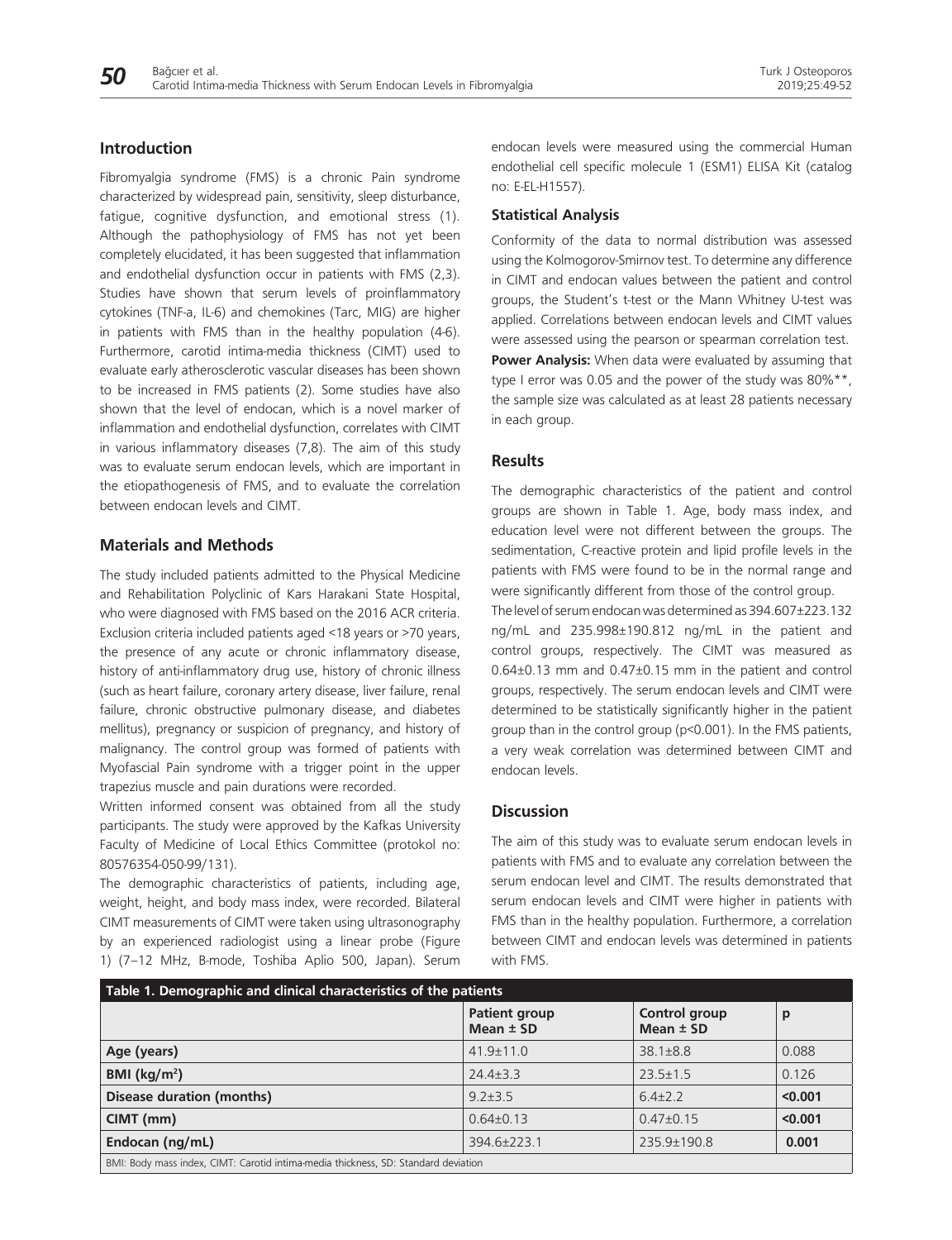

**Figure 1.** Correlations between serum endocan levels and carotid intima-media thickness values in patients with fibromyalgia

FMS is characterized by chronic musculoskeletal pain, fatigue, sleep disturbance, cognitive dysfunction, and depression (9,10). Stress and pain have been reported to increase the activity of the sympathetic nervous system (SNS) in patients with FMS (11-13). The arterial wall thickening process is significantly affected by SNS activity, leading to alterations in cardiovascular system responses and causing endothelial damage (14). It has also been suggested that a high catecholamine level may have a significant role in FMS pathophysiology (15). With consistent activation of calcium channels, membrane damage, and microvascular spasm may be responsible for catecholamineinduced endothelial dysfunction mechanisms (16).

Topal et al. (17) reported that asymmetric dimethylarginine levels associated with endothelial dysfunction are elevated in patients with FMS. They also determined a positive correlation between 8-iso-prostaglandin F2a (8-iso-PGF2 $\alpha$ ), which is an important indicator of oxidative stress and lipid peroxidation, and TNF- $\alpha$ , which is a proinflammatory cytokine (17). Another study demonstrated correlations between elevated IL-6 and IL-8 levels in patients with FMS and the severity of disease symptoms (18). Sánchez-Dominguez et al. (19) reported that TNF-α levels measured in skin biopsies were correlated with serum levels patients with FMS, suggesting that an increase in oxidative stress leads to inflammation. In conclusion, a greater risk of endothelial dysfunction and atherosclerosis may be inevitable in FMS patients (20).

Endocan is a novel human endothelial cell specific molecule. Elevated endocan levels may indicate endothelial dysfunction in different pathologies (21,22). CIMT is a strong indicator of early atherosclerosis and cardiovascular disease and is commonly used in rheumatological diseases to assess the risk of cardiovascular disease (23,24). In addition, CIMT values are associated with certain clinical parameters (such as lengthy disease duration, degenerations, high inflammatory parameters, and extra-articular symptoms) in diseases, such as rheumatoid arthritis (25). In the literature, studies have shown

the presence of early atherosclerosis with increased CIMT values in ankylosing spondylitis, rheumatoid arthritis and Behçet's disease compared to a healthy population (26,27). In addition, high serum endocan levels and increased CIMT in patients with FMS have been shown in different studies (28,29) .

Previous studies have reported that endocan levels and CIMT are correlated in inflammatory diseases (7,8). Therefore, in the current study, serum endocan levels and CIMT were measured in patients with FMS. Although a correlation was determined between CIMT and endocan levels in the FMS patients, it is difficult to explain the increase in CIMT in this patient group by increased endocan levels alone, although this finding sheds light on a possible mechanism (Figure 1). Due to the complexity of the disease pathogenesis and presence of different risk factors that cannot be controlled, there is a need to investigate possible markers that may be associated with increased CIMT in a larger case series.

## **Conclusion**

In conclusion, the results of this study demonstrated that serum endocan levels and CIMT were higher in patients with FMS than in the healthy population. Furthermore, a correlation was found between CIMT and endocan levels in the FMS patients. These results indicate the presence of increased subclinical inflammation, endothelial dysfunction, and early atherosclerosis in FMS and present a potentially significant mechanism in the pathophysiology of FMS. These patients should be followed up more carefully in terms of atherosclerotic and cardiovascular problems in the long term.

There were some limitations to this study, primarily that only females were included, so the effect of gender on CIMT in patients with FMS was not evaluated. Furthermore, the sample size was relatively small. There is a need for multicenter studies conducted with larger series of patients with FMS.

#### **Ethics**

**Ethics Committee Approval:** The study were approved by the Kafkas University Faculty of Medicine of Local Ethics Committee (protokol no: 80576354-050-99/131).

**Informed Consent:** Consent form was filled out by all participants.

**Peer-review:** Internally peer-reviewed.

#### **Authorship Contributions**

Surgical and Medical Practices: F.B., F.H.T., Concept: F.B., F.H.T., Design: F.B., Data Collection or Processing: F.B., F.H.T., Ö.K., Analysis or Interpretation: F.B., F.H.T., Ö.K., Literature Search: F.B., F.H.T., Ö.K., Writing: F.B.

**Conflict of Interest:** No conflict of interest was declared by the authors.

**Financial Disclosure:** The authors declared that this study received no financial support.